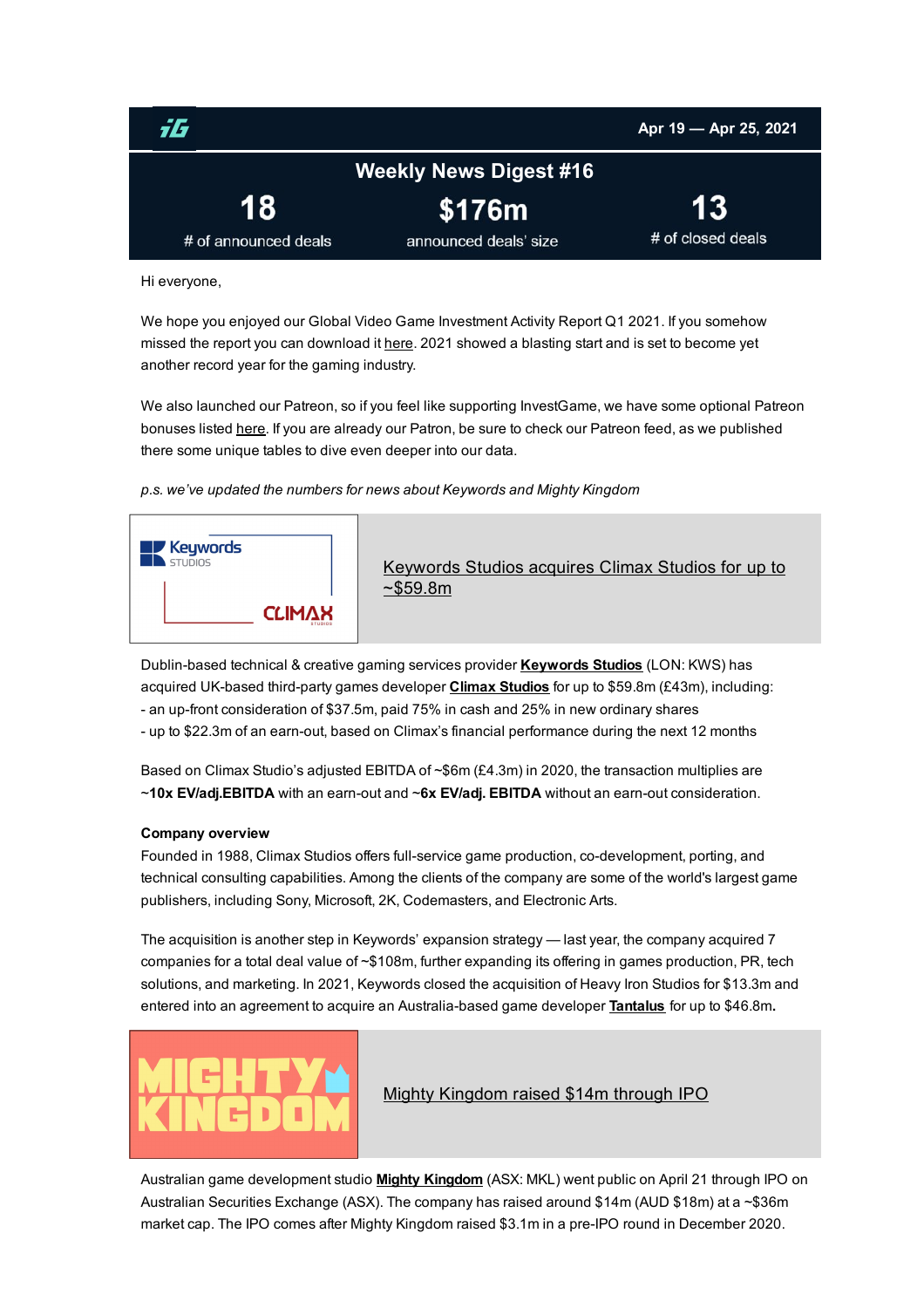#### Use of the proceeds

Mighty Kingdom will allocate  $\sim$ \$5.7m to develop the original IPs and  $\sim$ \$4.4m to work on third-party licensed projects. The company also plans to spend ~\$1.4m on future M&As. Other funds will cover the expenses of the offering and support the development of the self-publishing capabilities of the company.

## Company overview

Mighty Kingdom is known for the games developed under licenses from foreign companies, including Sony, Disney, and LEGO. However, the company is now shifting further towards making its own games, presenting more profitability.

Overall, the company worked on more than 50 different games for mobile platforms, including *Shopkins*, *LEGO Friends*: *Heartlake Rush*, *Gabby's Dollhouse*, *Wild Life*, and *Ava's Manor.* Within the first half of this year, the company plans to release its first console title, roguelike *Conan Chop Chop*, and Sony Pictures' *Peter Rabbit Run*.



## Financial Performance

For the last three years, the company has been unprofitable, with a total loss spiking from \$0.7m in 2018 to \$2.8m in 2020. At the same time, the company's revenue almost didn't change over the last three years, remaining at ~\$2m, as in 2018.



Poland-based game development studio **[People](https://peoplecanfly.com/) Can Fly** (WSE: PCF) has acquired a US-based multiplatform game developer with VR focus **[Phosphor](http://phos.ph/) Games** for an undisclosed sum.

The studio is now a wholly-owned subsidiary of People Can Fly, rebranded as People Can Fly Chicago, which will start operation on May 1, 2021. This is the company's seventh site, including its headquarters in Warsaw, Poland.

#### Company overview

Founded in 2009, Phosphor Games is an Unreal Engine-powered games developer best known for IOS titles *Dark Meadow* and *Horn*, VR project *The Brookhaven Experiment*, PS title *Heroes Reborn: Gemini*, and PC action RPG *Nether Resurrected.*

After finishing its work on The Brookhaven Experiment in 2016, the company has announced shifting its focus towards innovative VR experiences. Since then, the studio has released two VR projects: *VRSE Jurassic World* and *Ballistic Drift* (alpha version).

#### Strategic rationale

Shortly after going public, People Can Fly acquires an experienced team, which will be of help while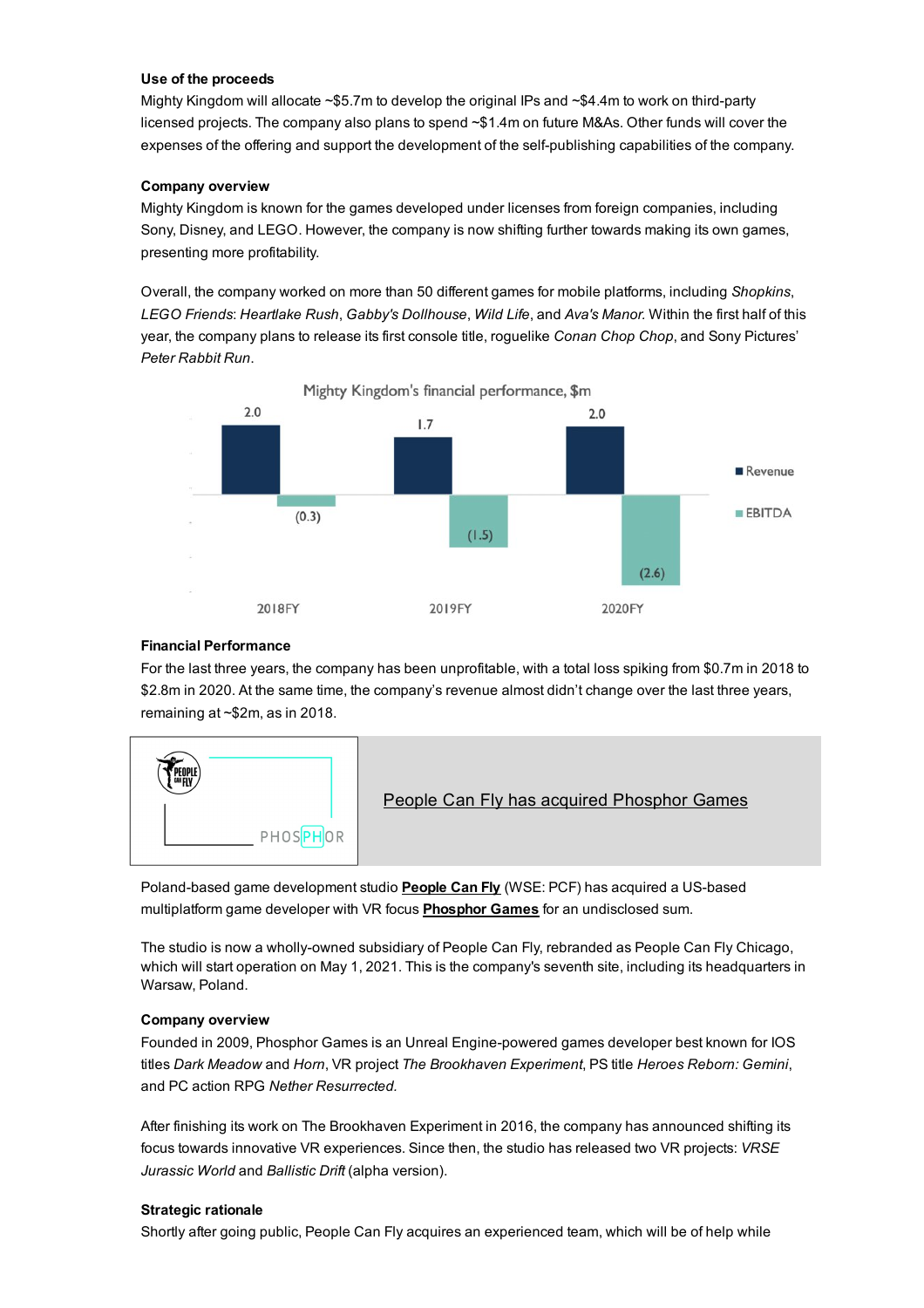working on new upcoming AAA titles with [Square](https://www.square-enix.com/) Enix and Take-Two [Interactive.](https://www.take2games.com/) As stated by the company's CEO, taking over the Phosphor Games' team is "simply an execution of the company's strategy".

# Notable Transactions

## MERGERS & ACQUISITIONS

France-based game publisher Focus Home [Interactive](https://www.focus-home.com/) has [announced](https://cdn.focus-home.com/admin/investor/website/desktop/_FILES/Communiques/20210420-2_PR_FHI-Streum On acquisition.pdf) the acquisition of [Streum](http://www.streumon-studio.com/) On [Studio,](http://www.streumon-studio.com/) the developer of FPS games based on the Warhammer 40,000 universe. The purchase terms were not disclosed.

Singapore-based venture capital company **Play [Ventures](https://www.playventures.vc/)** has [concluded](https://e27.co/play-ventures-buys-stake-in-lunex-ventures-to-launch-blockchain-gaming-fund-20210422/) an agreement with Singapore-based Golden Gate [Ventures](https://lunex.vc/) to purchase a share of its Singapore-based subsidiary LuneX Ventures to establish a dedicated blockchain gaming fund.

US-based video game commerce company [Xsolla](https://xsolla.com/) has [acquired](https://www.businesswire.com/news/home/20210422005443/en) US-based data analytics and visualization reporting platform [Slemma.](https://slemma.com/)

Denmark-based fantasy sports games developer Trophy [Games](https://trophy-games.com/) has [entered](https://news.cision.com/trophy-games/r/trophy-games-has-today-signed-the-deal-of-acquiring-danish-game-development-company-xombat-aps,c3332583) into an agreement to acquire Denmark-based game development company **[Xombat](https://www.xombat.dk/)** for an undisclosed sum paid in cash and shares.

# FUNDRAISING

According to [TechCrunch](https://techcrunch.com/2021/04/22/westward-gaming-ventures-china/), China-based business accelerator [Westward](http://www.westwardgaming.com/) Gaming Ventures is about to raise \$30m, to invest in gaming companies over the next three years, with checks ranging from \$307k to \$614k per studio.

#### VENTURE FINANCING

US-based game developer **Multiverse [Entertainment](https://www.multiverseinc.com/)** has [secured](https://www.gamesindustry.biz/articles/2021-04-22-multiverse-raises-usd17m-to-fuel-hybrid-gaming-platform) \$17m of Series A funding to continue developing its new platform *One More Multiverse,* which enables the development of hybrid tabletop roleplaying games and video games.

[ByteDance](https://www.bytedance.com/) has [invested](https://www.scmp.com/tech/tech-trends/article/3130476/tiktok-owner-bytedance-boosts-investment-roblox-video-game) around \$15.3m in Chinese Roblox-like platform [Reworld](https://reworld.io/), as part of its growing competition with video game giant Tencent [Holdings,](https://www.tencent.com/en-us/index.html) which owns rights to Roblox in China through a joint venture. ByteDance has previously invested around \$43m in Reworld.

US-based gaming tech startup **[Pragma](https://pragma.gg/)** has [closed](https://pragma.gg/blog/series-a) Series A round of \$12m led by [Greylock](https://greylock.com/) Partners with participation from [Zynga,](https://www.zynga.com/) [Oculus,](https://www.oculus.com/) and [Cloudera](https://www.cloudera.com/) founders.

Turkey-based game development startup Ace [Games](https://ace.games/) has [secured](https://t3iqmmzow7e5hn2fnxxtrjouwq-ac4c6men2g7xr2a-egirisim-com.translate.goog/2021/04/20/yerli-oyun-girisimi-ace-games-25-milyon-dolar-degerleme-ile-7-milyon-dolar-yatirim-aldi/) \$7m at a \$25m valuation in a funding round led by [Actera](http://acteragroup.com/) Group and [NFX](https://www.nfx.com/) venture capital fund.

Finland-based mobile game company Lightheart [Entertainment](https://www.lightheart.games/) has [announced](https://www.lightheart.games/news/press-release-lightheart-entertainment-raises-68m-in-series-a-funding) the completion of a \$6.8m Series A financing round. [Makers](https://investgame.net/makers-fund) Fund led the funding round, which also included existing investors Galaxy [Interactive](https://investgame.net/galaxy), Sisu Game [Ventures,](https://investgame.net/sisu-game) and other investors.

Australia-based esports organization [ORDER](http://www.order.army/) has [secured](https://esportsinsider.com/2021/04/australian-esports-organisation-order-raises-5-3m-and-appoints-new-ceo/) \$4.1m to "diversify operations into the content and lifestyle space".